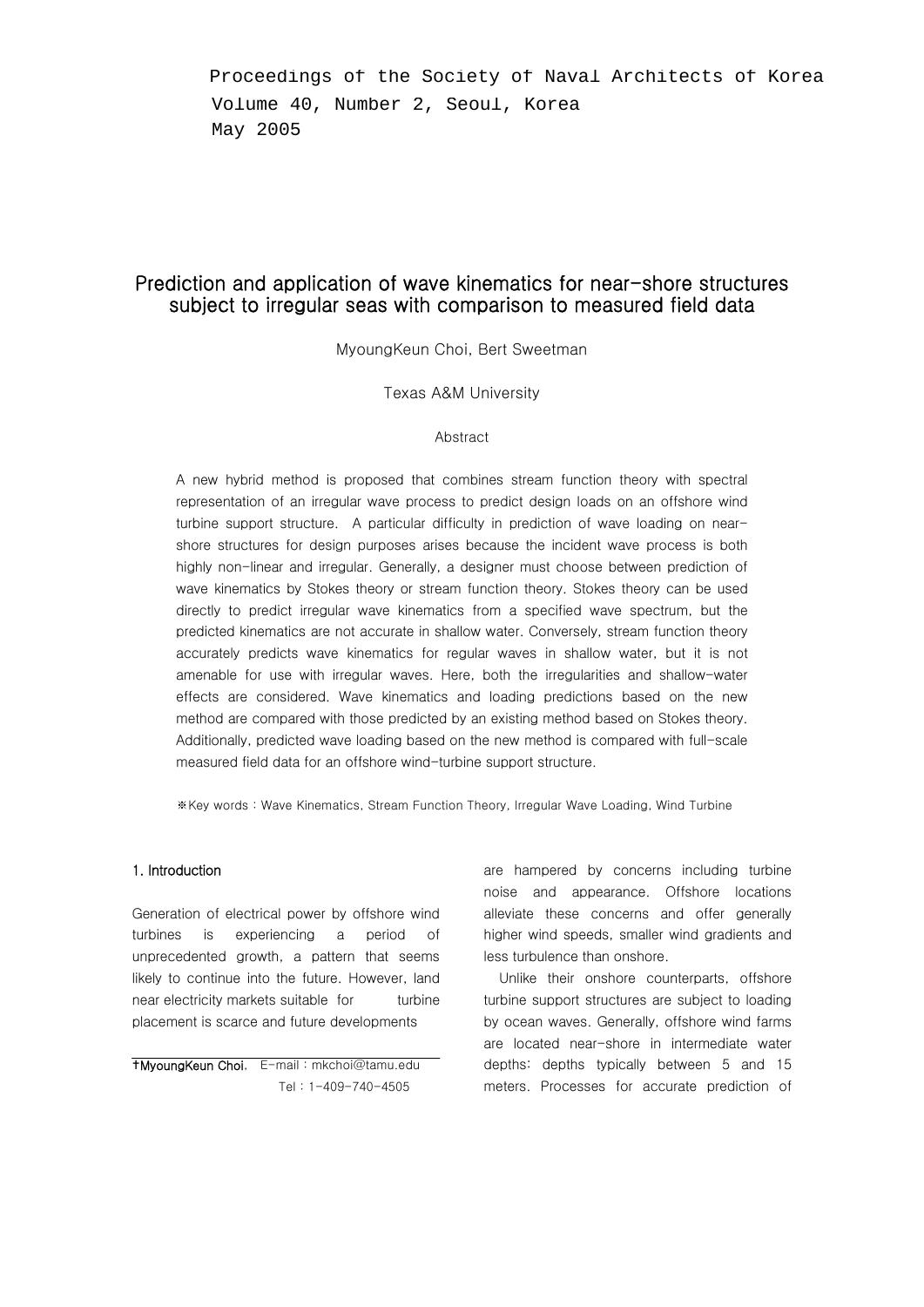wave kinematics in deep water have been developed in support of offshore oil and gas developments, while wave theories for kinematics in shallow water have been established in support of coastal engineering. Adequate design methodologies for intermediate water depths are still being developed. Prediction of wave kinematics in irregular seas provides a necessary step in prediction of wave loading.

The newly proposed method combines the strengths of the Stokes and stream function theories. Stokes theory is used to generate an irregular time-history of the free surface and then stream function theory is used to predict associated time-histories of wave kinematics. The resulting force time-history is next used to predict short- and long-term global load statistics useful for engineering design of these near-shore structures. Generation of the timehistory, rather than a complete solution in the frequency domain, is necessary because of the highly non-linear nature of wave-loading.

#### 2. Wave Theories

Wave kinematics must be determined to predict wave loading. A brief overview of Stokes theory for regular and irregular waves and of stream function theory is presented.

### 2.1. Regular Waves

Regular waves have a fixed, repeating period and a fixed amplitude. Linear wave theory is strictly valid for waves of infinitely small amplitude relative to wave length. Nonlinear effects, such as relatively higher crests and flatter troughs, become increasingly pronounced with increasing wave steepness and decreasing water depth.

## 2.1.1 Airy Theory

Airy wave theory, or first-order Stokes theory (e.g. Sarpkaya/Isaacson), is based on the Laplace equation:

$$
\frac{\partial^2 \phi}{\partial x^2} + \frac{\partial^2 \phi}{\partial z^2} = 0
$$

in which  $\phi$  is the velocity potential and coordinates  $x$  and  $z$  are in the direction of wave travel and vertically from the mean free-surface, respectively.

The boundary conditions are:

Bottom boundary condition (BBC),

$$
\frac{\partial \phi}{\partial z} = 0 \quad at \ z = -d
$$

Kinematic and dynamic free surface boundary conditions (KFSBC, DFSBC),

$$
\frac{\partial \phi}{\partial z} = \frac{\partial \eta}{\partial t} + \frac{\partial \phi}{\partial x} \frac{\partial \eta}{\partial x} \qquad \text{at } z = \eta(x, t)
$$

$$
\frac{\partial \phi}{\partial t} + \frac{1}{2} \left\{ \left( \frac{\partial \phi}{\partial x} \right)^2 + \left( \frac{\partial \phi}{\partial z} \right)^2 \right\} + g\eta = const
$$

$$
\text{at } z = \eta(x, t)
$$

where  $d$  is water depth,  $\eta$  is the wave profile, and  $q$  is the gravitational acceleration. The additional conditions are periodic lateral boundary condition, and symmetry condition in the x and t directions.

Airy theory is commonly used for deep water, though it is not convergent for steep waves. Formally, Stokes expansion is valid for:

$$
\frac{H}{d} \ll \left(kd\right)^2 \text{ for } kd < 1 \text{ and } \frac{H}{L} \ll 1
$$

where  $H$  is wave height,  $d$  is water depth,  $L$  is wave length, and  $k$  is wave number (e.g. Chakrabarti). These limitations become increasingly restrictive in shallow water. Airy theory is also not directly applicable to prediction of water particle kinematics above the mean water level.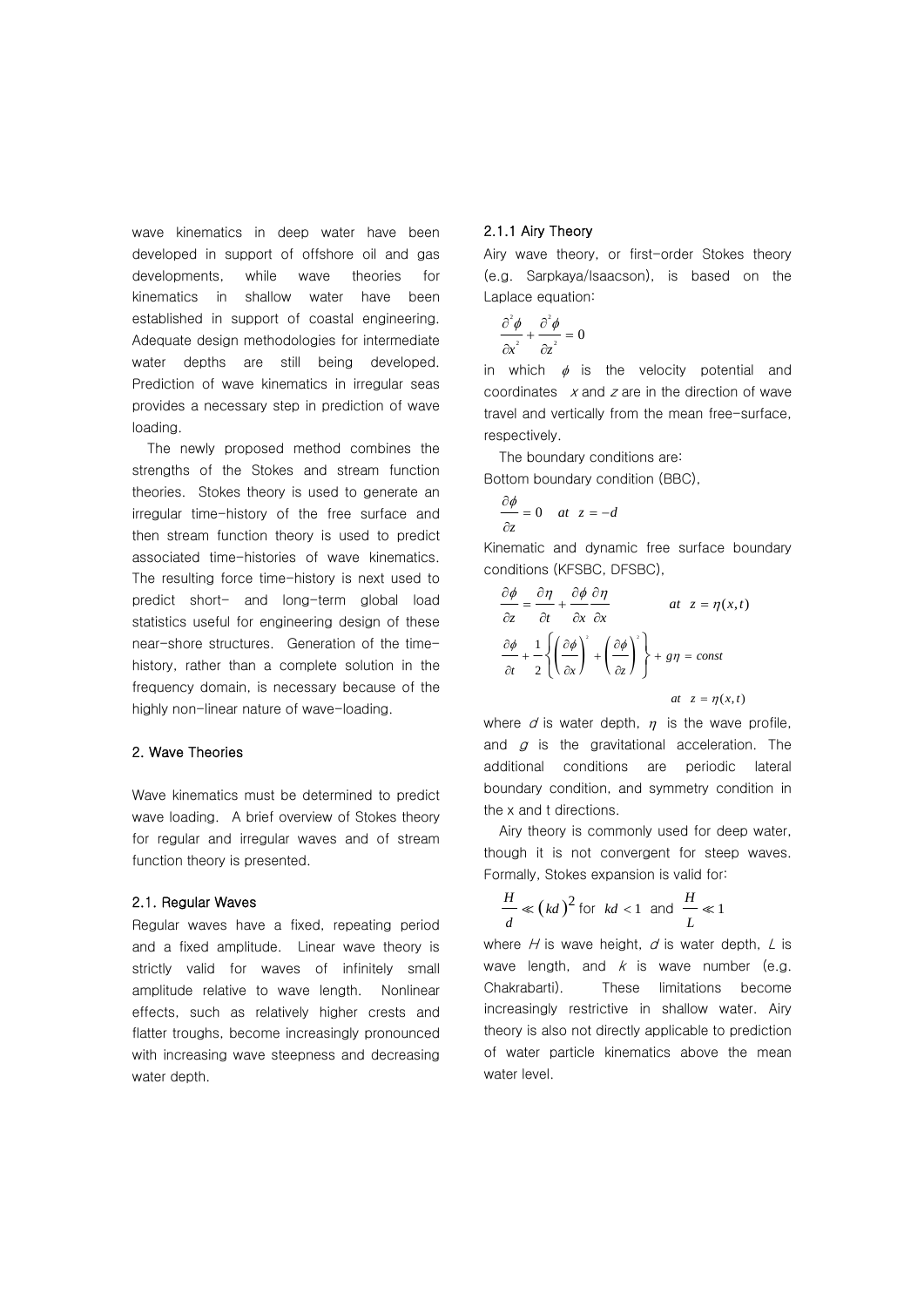## 2.1.2 Stream Function Theory

Stream function theory provides an alternative approach which is not subject to some of the limitations of Airy theory (Dean, 1965).

The governing equation for stream function theory (e.g. Sarpkaya/Isaacson) is also the Laplace equation, but here the Laplace equation is solved along a streamline  $(y)$ :

$$
\frac{\partial^2 \psi}{\partial x^2} + \frac{\partial^2 \psi}{\partial z^2} = 0
$$

With Bottom boundary condition,

$$
\frac{\partial \psi}{\partial x} = 0 \quad at \ z = -d
$$

KFSBC,

$$
\frac{\partial \psi}{\partial x} = -\frac{\partial \psi}{\partial z} \frac{\partial \eta}{\partial x} \quad at \ z = \eta(x, t)
$$

The other conditions are the same as those of Stokes theory. The solution for this problem is

$$
\psi(x, z) = \sum_{n=1}^{N} X(n) \sinh\left(nk(d+z)\right) \cos nx
$$

where N is the order of the stream function theory and X(n) are the coefficients.

Dean conducted an extensive series of wave tank experiments which both validated stream function theory and established the order to which stream functions must be evaluated to accurately predict wave kinematics. Based on this work, Dean produced extensive tables of integral quantities and wave kinematics for 40 cases of wave height and period using stream functions up to the nineteenth order (Dean, 1974). These original integral quantities form the basis of the stream function kinematic prediction methodology applied here.

Wave kinematics predicted by stream function theory shows very good agreement with measured data. For regular waves, Chakrabarti concludes that measured wave-tank data

correlate quite well with analytical results from stream function theory over a very broad range of water depths (Chakrabarti, 1980). Since Dean's original work, numerous attempts have been made to improve the solution to Dean's system of differential equations, but results have been found to be nearly identical to Dean's 1974 tabulations (Huang/Chen, 1993).

## 2.2.3 Comparison between Airy and Stream Function Theories

Airy and stream function theories are compared in Figure 1. The wave height is 6.1 m, the period is 5.5 seconds and the water depth is 13.6 m, which is very near the breaking limit. Note that the Airy wave is sinusoidal while the stream function wave has peaks which systematically exceed the troughs.



Fig. 1 Comparison Wave Profiles and Kinematics of Stream function and Airy theory at 8.76 m from bottom

#### 2.3 Irregular Waves

Actual ocean waves generally have irregular profiles, and are of varying height and period.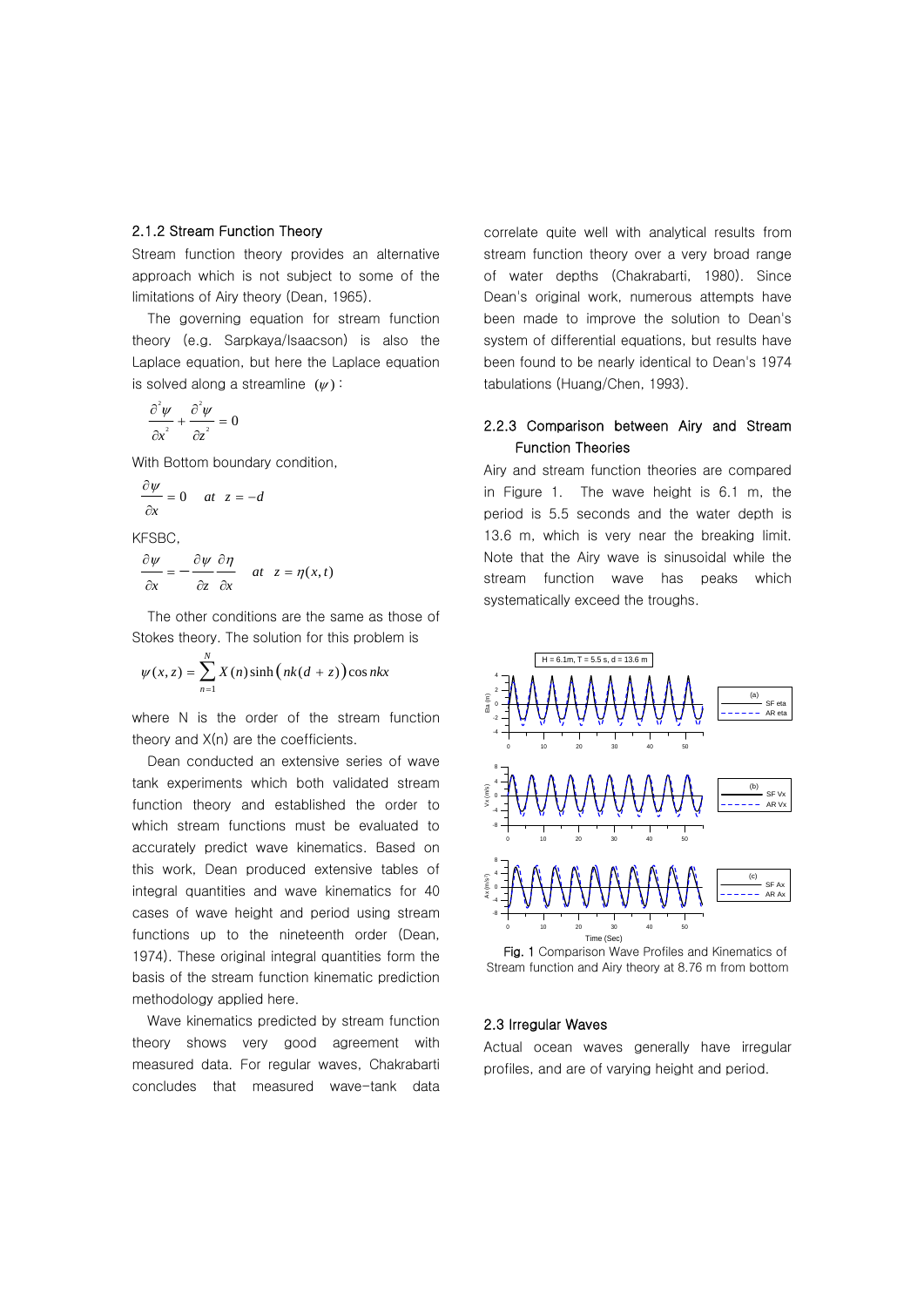## 2.3.1. Irregular Linear Waves

Irregular wave profiles are commonly represented as a sum of many linear regular waves with random phases, where the height of the wave component at each frequency,  $f_k$  , is determined from a specified energy density spectrum:

$$
H_k = H(f_k) = 2\sqrt{2S(f_k)\Delta f} \text{ and } T_k = 1/f_k
$$

where  $\Delta f$  is the frequency spacing and  $S(f_k)$ is the energy density. The phase angle,  $\theta_{\boldsymbol{k}}^{\phantom{\dag}}$  , is randomly chosen from a uniform distribution. The irregular surface elevation,  $\eta_{\rm r}^{}$  (t), at a fixed spatial location is generated by superposition of all component waves.

$$
\eta_1(t) = \sum_{k=1}^{N/2} A_k \cos(\omega_k t + \theta_k) = \sum_{k=1}^{N} Y_k \exp(i\omega_k t)
$$

where the amplitudes of each component are

$$
A_k = H(\omega_k)/2
$$

 $\omega_k = 2\pi f_k = 2\pi / T_k$ and the angular frequency of each component is

The exponential component and its complex conjugate are

$$
Y_k = A_k \exp(i\theta_k) / 2 \text{ for } k \le N/2, \ Y_{N-k}
$$

Similarly, kinematics are obtained by summation of components. The total horizontal velocity  $u$  for a specified elevation is

$$
u(x, z, t) = \sum_{i=1}^{n} \omega_i \frac{\cosh k_i (d+z)}{\sinh k_i d} \eta_i(x, t)
$$

where  $h$  is water depth, and  $n$  is the number of spectral frequency components.

Applying this spectral representation to a firstorder Stokes model has the obvious advantage of simplicity. Unfortunately, the resulting Gaussian process fails to preserve nonlinear effects, such as the marked asymmetry between wave crests and neighboring troughs. As in the regular-wave case, this asymmetry increases with decreasing water depth, which is problematic in the relatively shallow waters typical of offshore wind farms.

## 3. Wave-Force Prediction

Prediction of a structural design force requires both prediction of structural forces from wave kinematics and prediction of a design event, which can be either a design wave for which the forces are calculated or a direct prediction of a maximum force.

#### 3.1 Wave Forces on Slender Structures

Wave forces on slender structures can be calculated as a combination of drag and inertial forces. Drag is caused by viscous effects which are related to water particle velocities and tend to dominate where the waves are long relative to diameter of the structure. Inertial forces are related to water particle accelerations and dominate when the structure is large compared with the wave length. The Morison equation (Morison et al, 1950) is commonly used to predict wave forces on slender structures. It predicts total force as a sum of drag and inertia:

$$
F = 0.5 \rho C_d A_p |U| U + \rho C_m \Delta \cdot dU / dt
$$

where  $A = (b \, dz)$  is the projected frontal area;  $\Delta (= 0.25 \pi D^2 dz)$  is the displaced volume of the structure; and U is the horizontal water particle velocity. Wave kinematics vary with depth below the water surface. The total force on a vertical structure is predicted by integration of an array of Morison elements. These forces are integrated from the sea floor to dynamic free surface (stream function theory), or to the mean sealevel (Airy theory).

 The Morison equation is applicable if the structure is sufficiently small compared to the wave length to leave the wave kinematics unaffected by the presence of the structure.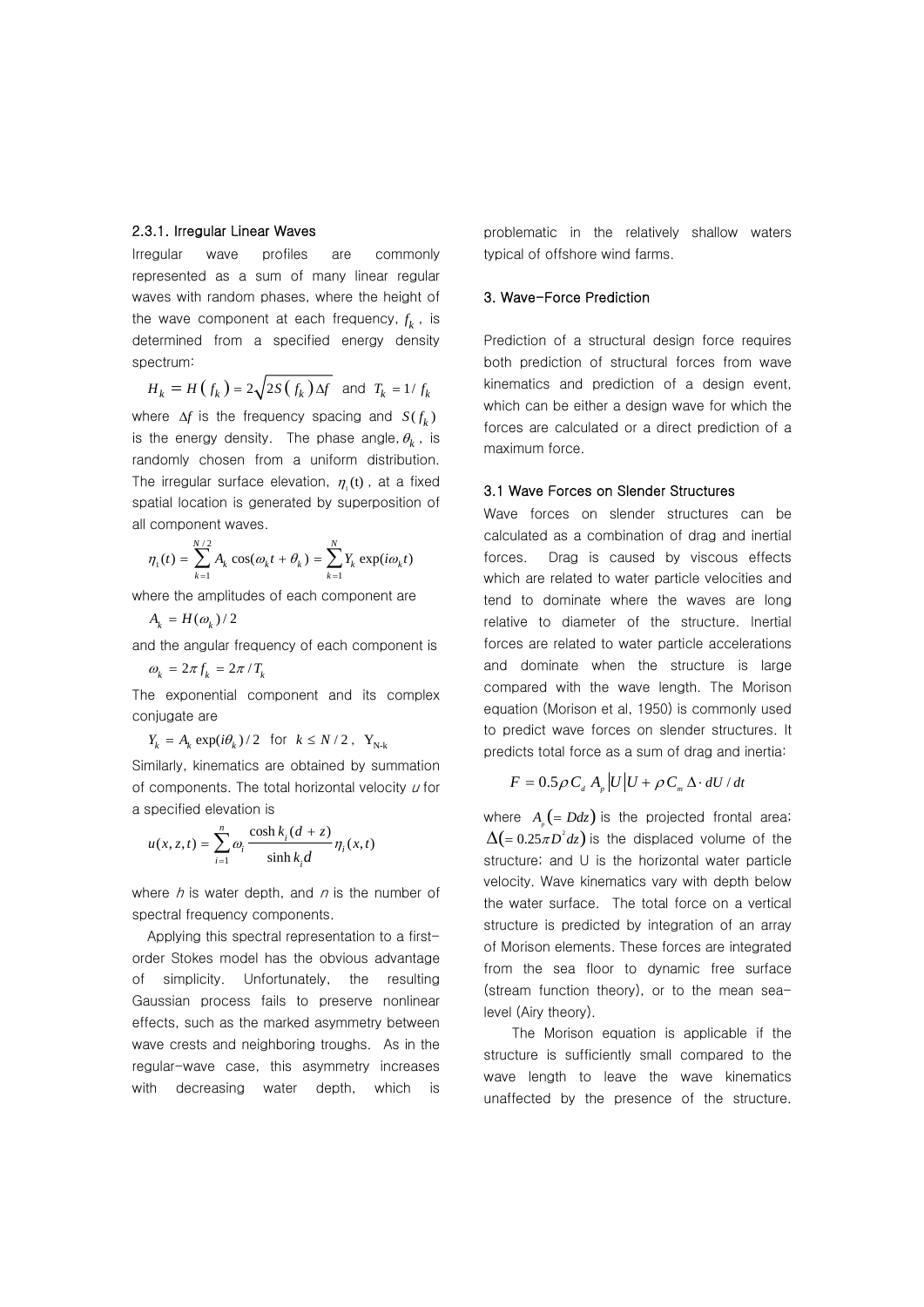Generally, diffraction effects are negligible if  $D < L/5$  (e.g. Sarpkaya/Isaacson). Turbine support structures are typically monopole structures with diameters of about 4m, for which application of the Morison equation is valid for most offshore design conditions.

## 3.2 Determination of Design Events

#### 3.2.1 Design Wave Approach

In this very simple approach, a single extreme wave event is assumed to create the design wave-load on the structure. The design event is commonly often specified as having a 100 year return period. The design wave approach is desirable in many engineering applications because it is simple and requires only minimal calculations.

### 3.2.2 Frequency-Domain Approach

Frequency-domain approaches are not directly compatible with a Morison formulation because of the non-linearity introduced by the squaring of the water-particle velocity.

#### 3.2.3 Time-Domain: Irregular Sea Simulation

In this approach, an irregular sea-state is simulated, and the associated wave-kinematics are applied to the Morison equation to predict a time-history of the wave-force. Statistical methods are then applied to the time-history to predict an extreme event. Use of the approach with Stokes theory is straightforward because of the ease with which the kinematics associated with the irregular sea-state can be predicted. Unfortunately, prediction of the kinematics associated with an irregular sea using streamfunction theory is extremely difficult.

## 3.2.4 Wave-by-Wave Force Prediction

In this approach, individual waves are isolated within the time-history of irregular wave profiles. This time-history could in concept be measured time-history or could be simulated using Stokes theory. Wherever the time-history is obtained, each wave period,  $T$ , is defined as the duration between free-surface up-crossings of the mean. The wave height  $(H)$  is the difference between the maximum and minimum elevations reached during this period. The kinematics associated with that wave are assumed to be the same as with a regular wave with the same wave height, period, and water depth. The purpose of applying the wave-by-wave method is that these kinematics can then be accurately predicted using stream function theory. Figure 2 shows the simplification of the wave profile implicit to the wave-by-wave method. Note that wave-length appears as time, because the wave is measured by a probe at a fixed location.



Fig. 2 Irregular and simplified wave profiles

## 3.2.5 Summary of the New Hybrid Method

In the new hybrid method, a time-history of a long-crested sea surface is first simulated from a specified wave spectrum. Here, an actual measured sea-state was used rather than a simulation so the effectiveness of the new method could be assessed by direct comparison with measured data; generally, designers do not have access to a measured wave profile representing the design condition. Whether the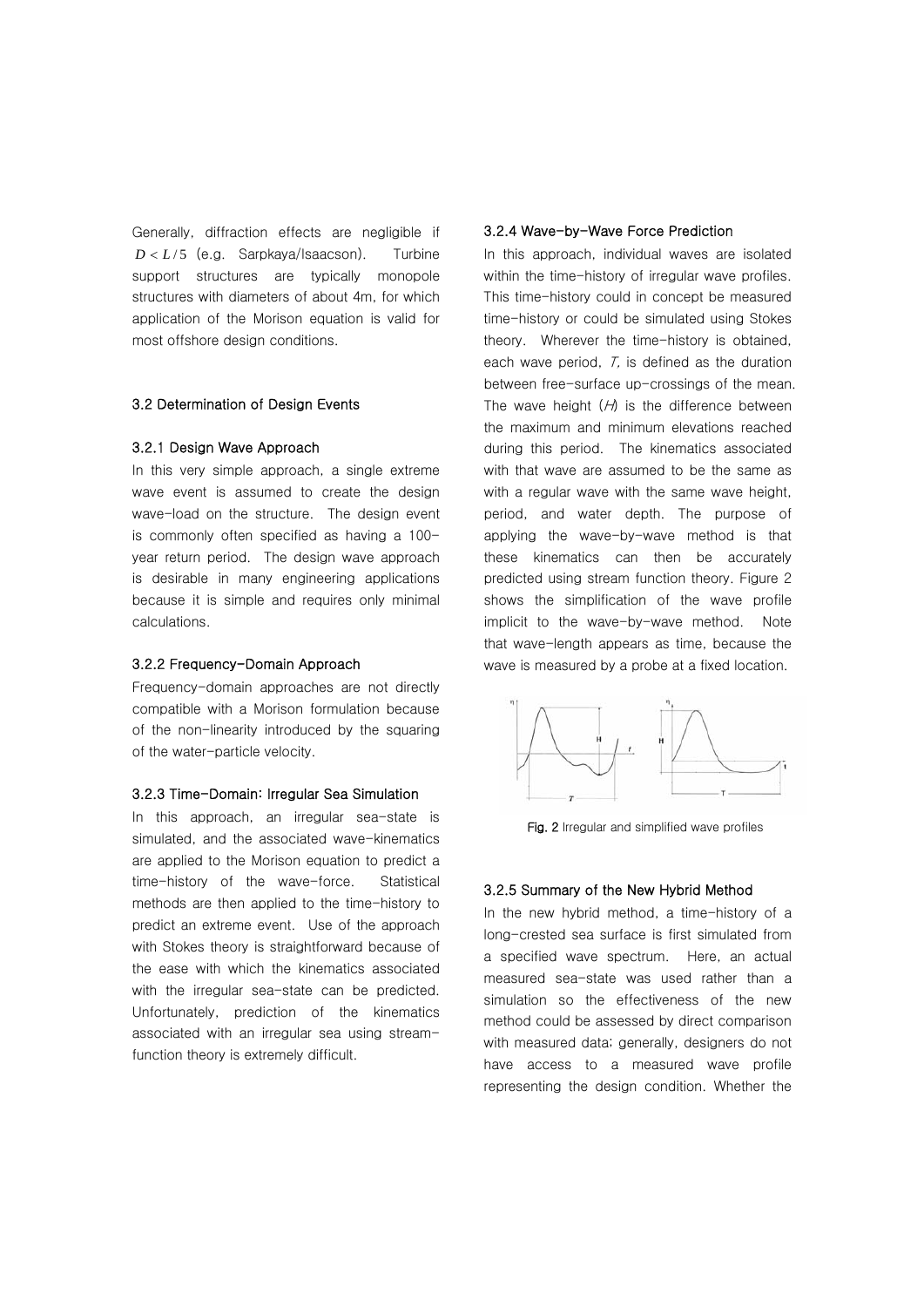sea surface profile is measured or simulated, it is next segmented into a series of individual waves, which are defined as being between upcrossings of the mean free surface at a fixed spatial location. The kinematics of each individual wave is then predicted at an array of elevations above the sea floor using stream function theory over the entire wavelength. The velocities and accelerations are then reassembled to produce a series of time histories of water particle velocities and accelerations at a series of fixed elevations along the structure. The Morison equation is next applied to produce an array of predicted forces along the structure that are integrated to predict a time-history of bending moments at the base. Finally, the statistical moments of the bending-moment time-history are calculated and applied to the Hermite transform (e.g. Winterstein) to predict the expected maximum bending moment.

## 4. Comparison with Measured Data

Measured Full-scale data are available for comparison with predicted results. The data were collected as part of the OWTES project (OWTES) between November 2001 and November 2002 at an offshore wind turbine at Blyth, North-East of England. It is situated approximately 1 km offshore in a mean water depth of about 9 m. Full scale measurements have been collected at 20 Hz in a series of 30 minute campaign datasets. Two datasets are used in this comparison. The first has significant wave-height of 6.1 m and a tidal level 4.6 m above the mean water depth, and the second has a 2.8 meter significant wave height and a tidal level 4.5 m above the mean water depth.

## 4.1. Comparison of Wave Profiles

Table 2 presents a statistical comparison of the two campaigns. The third and fourth statistical moments indicate the non-Gaussianity of the wave process: a Gaussian process has skewness equal to zero and kurtosis equal to three. The skewness is indicative of asymmetry in the wave profile, with systematically larger peaks and shallower troughs. As expected, the 6.1 m sea-state has significantly higher skewness than the 2.8 m sea-state. The minimum and maximum are those observed in each 30-minute dataset.

|                 | $Hs = 6.1 m$ | $Hs = 2.8 m$ |  |  |
|-----------------|--------------|--------------|--|--|
| Std Dev         | 1.5192       | 0.6911       |  |  |
| <b>Skewness</b> | 0.8997       | 0.2676       |  |  |
| Kurtosis        | 3.3494       | 3.3834       |  |  |
| Min (obs)       | $-0.2560$    | $-0.1672$    |  |  |
| Max (obs)       | 9.7661       | 6.9586       |  |  |

Table 2 Comparison of Wave Profiles

The wave-by-wave method uses only individual wave heights and periods to predict wave kinematics, so local variations in the wave profiles are neglected in the wave-force calculations. The profile assumed for the waveby-wave method is compared with measured profile in Figure 3.



Fig. 3 Comparison between measured wave profile and that used for wave-by-wave calculations (Hs= 6.1m)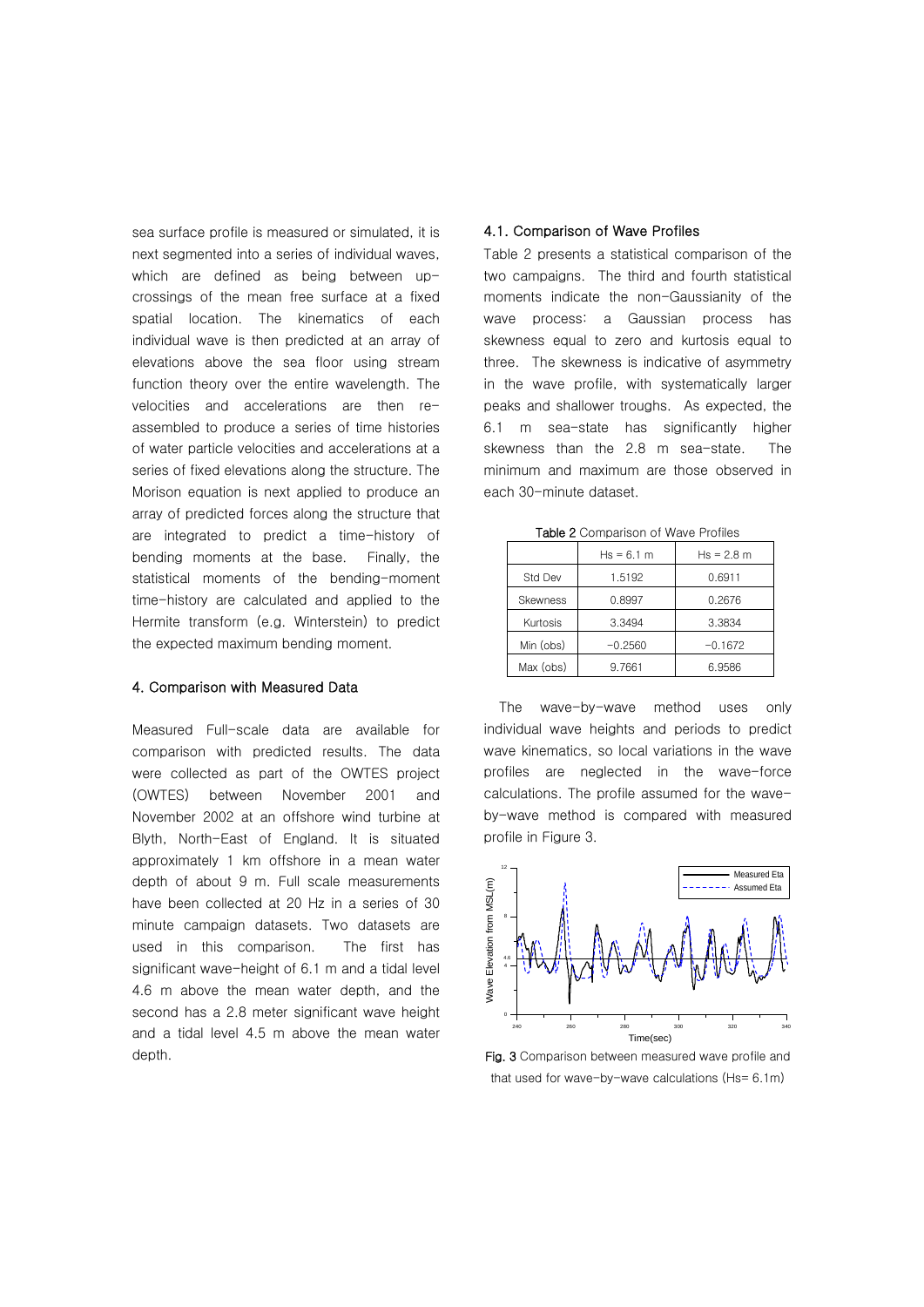## 4.2. Comparison of Wave Loading

Data measured at the Blyth wind farm include a time-history of total bending moments at the base of the structure and at the mean sea level. These measured moments include other effects: wind forces on the upper part of the structure and blade rotation. Bending moments due to only wave loading are estimated by subtracting the bending moments at mean sea level from those at the mud-line. Unfortunately, this process also removes hydrodynamic loads due to waves above the mean sea level, which are believed to be significant.

Figure 4 shows a time-history of measure and predicted bending moments at the base of the structure. The measured and predicted bending moments follow the same general pattern, though individual maxima and minima are sometimes either under- or over-predicted.



Fig. 4 Comparison of measured and predicted bending moment at mudline

These bending moment predictions are based on a 4 meter diameter monopole and Morison coefficients  $C_d$  and  $C_m$  of 0.55 and 1.33, respectively (Chakrabarti, 1987). Current forces are neglected in the predictions. Wave forces on the structure are inertia dominated, so current-induced drag is expected to contribute very little to total bending-moment. Figure 5

shows the extent to which inertial forces dominate the wave loading by comparing the inertial term in the Morison equation with the total of the drag and inertial terms.



campaign  $Hs = 6.1$  m

#### 4.3. Predicted versus Measured Moments

#### 4.3.1 Results from Design Wave Analysis

The maximum wave height observed in the 30 minute realization was 9.04 m with an upcrossing period of 5.8 seconds, which is well above the stream function breaking limit of 7.7 m. Neither Airy nor stream function theory can be meaningfully used to predict kinematics for waves above the breaking limit. The wave is instead assumed to be at the breaking limit, which fixes the period at 6.8 seconds. Wave kinematics associated with this single wave are calculated using both stream function and Airy theories, and forces are calculated using the Morison formulation. The maximum bending moment predicted using stream-functions is 11585 kN-m; the maximum predicted using Airy theory is 6294 kN-m. The maximum bending moment predicted by stream functions compares very well with the measured maximum of 11793 kN-m.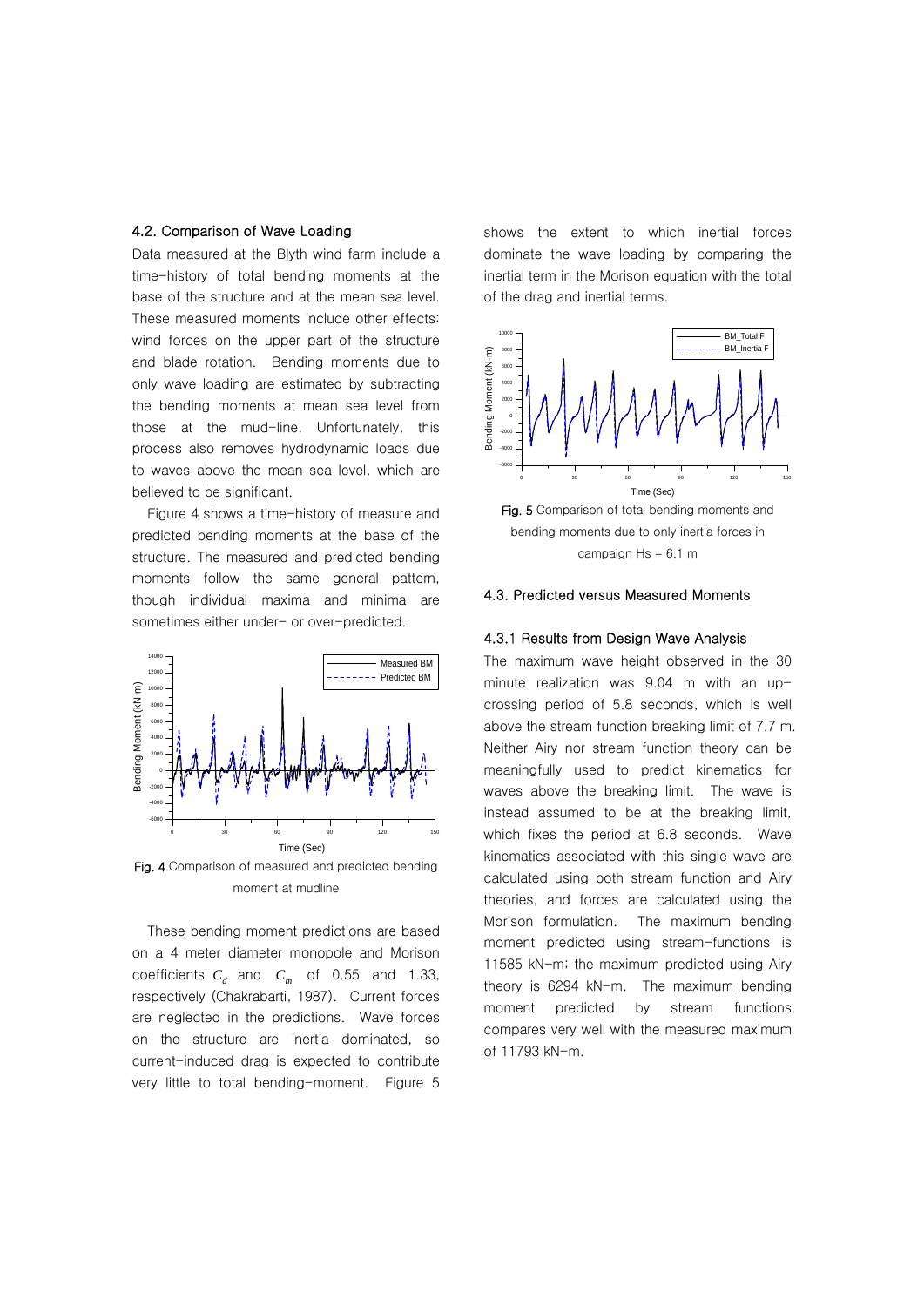## 4.3.2 Results from Irregular sea-state Analysis

The load for which a structure will be designed is generally based on a statistical analysis to predict the maximum load the structure will experience in its design life. A prediction of the largest load the structure would be expected to experience in 100 years of service is commonly used. For design purposes, accurately predicting overall statistics of the loading process is far more important than accurate predictions of the loading by individual waves.

Table 3 provides a statistical comparison of results from the predicted bending-moment time-history with measured data. The standard deviation represents the energy of the process, and the standard deviation of the predicted process exceeds the observed by about 22%. This higher prediction is expected because the prediction accounts for wave forces above the mean water level, while the measured data do not. Standard deviations predicted by Airy theory and by the new hybrid method are nearly in agreement.

| $Hs = 6.1 m$    | Measured | Predicted<br>Hybrid Method | Predicted<br>Airy |
|-----------------|----------|----------------------------|-------------------|
| Mean            | $-7.0$   | 115.0                      | 1.87              |
| Std. Dev.       | 1314     | 1597.                      | 1518.             |
| <b>Skewness</b> | 2.2870   | 0.6812                     | 0.0002            |
| Kurtosis        | 11.799   | 4.774                      | 2.557             |
| Max (obs)       | 11793.   | 10799.                     | 6051.             |
| Max (pred)      | 11652.   | 10740.                     | 5416.             |

Table 3 Statistical Analysis of Bending Moments

The skewness measures asymmetry in the process, with positive skewness indicating systematically higher peaks and shallower troughs. The hybrid method predicts positive skewness, but not nearly as high as that of the measured data. Similarly, the measured coefficient of kurtosis is nearly 2.5 times the

predicted value. The authors speculate that the relative difference between the predicted and observed skewness and kurtosis may be caused by breaking waves impacting the structure. Breaking waves create very large loads and the associated kinematics are not well predicted by stream-function theory.

Wave-loading for design purposes can be predicted from the statistical moments of the bending moments using the Hermite transformation (e.g. Winterstein). Here, the Hermite transformation is used to predict the maximum wave load which should be expected in a 30 minute realization of the sea state; this value is directly comparable to the ``observed" maximum, but it provides a more robust estimator of the expected maximum than a single realization. The ``Max (obs)" bending moment shown in the table is the largest of all values calculated in the wave-by-wave method for one realization of the sea-state; in this case, the realization was 30 minutes of measured wave data. The second maximum shown (``Max (pred)" ) is the maximum predicted using the Hermite transformation (Winterstein 1988, Winterstein et al 1994).

Little difference is observed between the observed and statistically predicted maxima. The extreme load predicted by the new method under-predicts the equivalent maximum from the observed data by about 9%. The overprediction of standard deviation coupled with the under-prediction of the maxima shows the importance of the non-Gaussian nature of the process. The large skewness and kurtosis lead to large maxima; the hybrid method underpredicts the skewness and dramatically underpredicts the kurtosis, which leads to an underprediction of the maxima, despite overpredicting the standard deviation. The prediction based on the more traditional Airy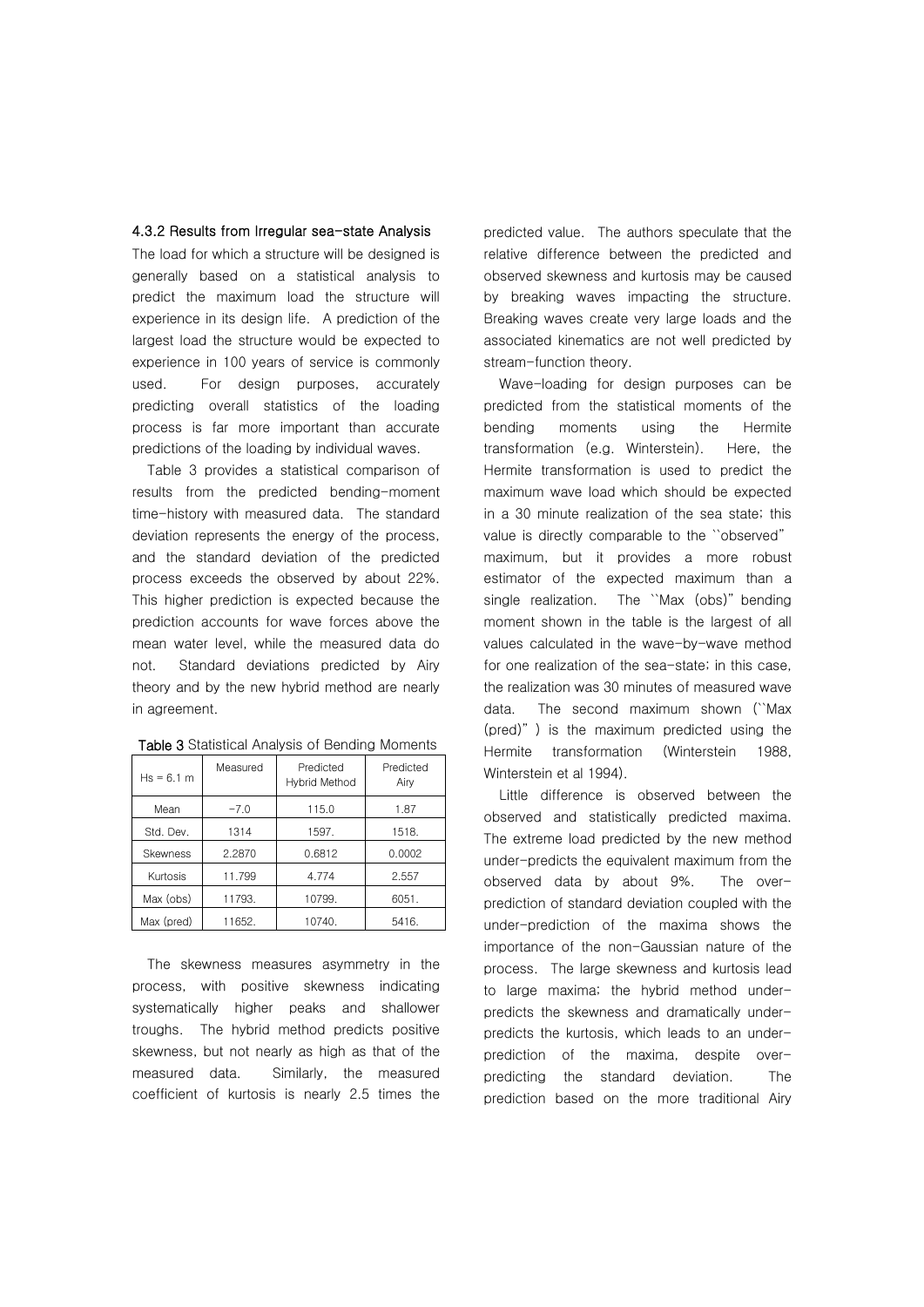theory under-predicts the maximum by over 50% despite the predicted standard deviations' being nearly identical.

## 5. Conclusions and Recommendations

A new hybrid method for predicting design loading on near-shore structures has been presented. The new method has been compared with measured field data and found to provide far better predictions of the maximum loading than a more traditional method based on Airy theory (Table 3). The more traditional method is observed to under-predict actual forces by over 50%.

In the new method, a time-history of the sea surface is first simulated from a specified wave spectrum. The kinematics of individual waves are then predicted using stream function theory. The resulting velocities and accelerations are used in a Morison formulation to predict a timehistory of bending moments at the base. Finally, the Hermite statistical model is applied to predict design wave-loading on the structure. Here, actual measured wave time-histories were substituted for the simulated data enabling meaningful comparison between predictions and measurements.

The difference between predicted and observed maximum bending moments is small (9%), but the authors believe both values underpredict actual wave loading. The measured data under-predicts because the data does not include wave loading above the mean sea level. The new hybrid method under-predicts because it underestimates the non-Gaussian nature of the process (kurtosis value of 4.8 predicted vs 11.8 measured). The associated underprediction of the extreme design values is at least in part because waves in the measured or simulated time histories found to exceed the

breaking limit are reduced in height to be at the breaking limit so stream function theory can be applied. Extreme waves exceeding the breaking limit were found in the measured time-history. Future work may directly consider the effects of breaking waves.

Surprisingly, the traditional design-wave method was found to yield the most accurate prediction of design loading. This method predicted a bending moment of 11585 kN-m, compared with a measured moment of 11793, which is a difference of only 2%. The reader is again cautioned that the authors believe both the predicted and measured bending moments under-predict the actual wave loading on the structure.

The new methodology was found to yield substantially better force predictions than a wave-by-wave approach using Airy theory, but it was not found to yield better predictions than the comparatively simple design-wave method. However, the authors believe this work lays a firm foundation for future improvements. In particular, directly addressing loading due to breaking waves is expected to significantly improve prediction accuracy.

#### **References**

- Chakrabarti, S.K., 1980, ``Laboratory Generated Waves and Wave Theories" , Journal of the Waterway, Port, Coastal and Ocean Division, pp.349-368
- Chakrabarti, S.K., 1987, Hydrodynamics of Offshore Structures, CBI Industries Inc., Computational Mechanics Publications
- Dean, R.G., 1965, ``Stream Function Representation of Nonlinear Ocean Waves" , Journal of Geophysical Research, Vol.70, No.18, pp. 4561-4572